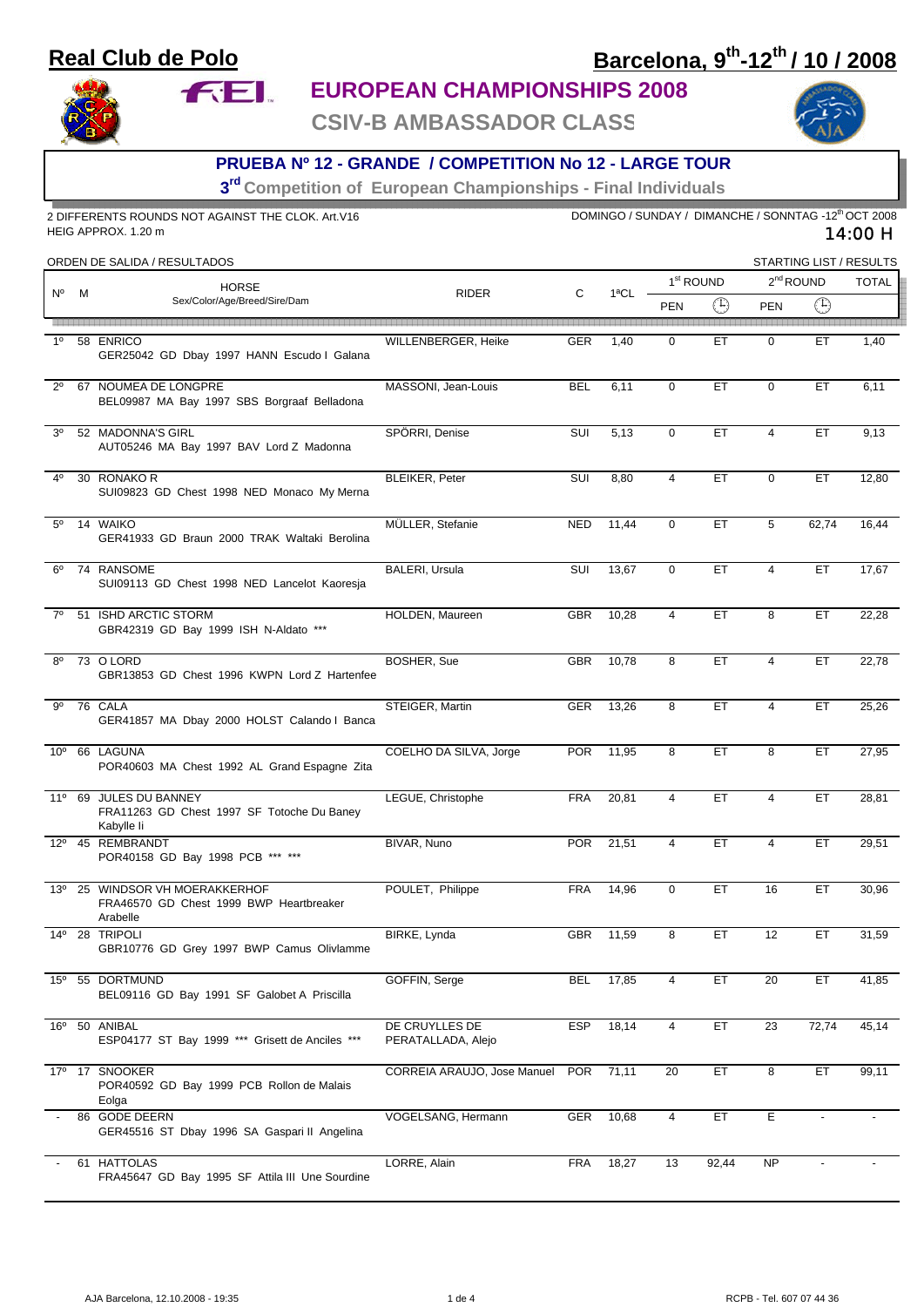### **Real Club de Polo**

**FEL** 

# **Barcelona, 9th-12th / 10 / 2008**



## **EUROPEAN CHAMPIONSHIPS 2008**

**CSIV-B AMBASSADOR CLASS**



#### **PRUEBA Nº 12 - GRANDE / COMPETITION No 12 - LARGE TOUR**

**3rd Competition of European Championships - Final Individuals** 

2 DIFFERENTS ROUNDS NOT AGAINST THE CLOK. Art.V16 DOMINGO / SUNDAY / DIMANCHE / SONNTAG -12<sup>th</sup> OCT 2008 14:00 H HEIG APPROX. 1.20 m ORDEN DE SALIDA / RESULTADOS .<br>TARTING LIST / RESULT

| URDEN DE SALIDA / RESULTADOS |    |                                                                             |                        |            | STARTING LIST / RESULTS |                       |     |             |    |              |
|------------------------------|----|-----------------------------------------------------------------------------|------------------------|------------|-------------------------|-----------------------|-----|-------------|----|--------------|
| N°                           | M  | <b>HORSE</b><br>Sex/Color/Age/Breed/Sire/Dam                                | <b>RIDER</b>           | C          | 1ªCL                    | 1 <sup>st</sup> ROUND |     | $2nd$ ROUND |    | <b>TOTAL</b> |
|                              |    |                                                                             |                        |            |                         | <b>PEN</b>            | ت∓: | <b>PEN</b>  | 43 |              |
|                              |    |                                                                             |                        |            |                         |                       |     |             |    |              |
|                              |    | 80 FADO DE MURIER<br>FRA08864 ST Chest 1993 SF Double Espoir Sydielle<br>Ш. | MILOT, Edmond          | <b>FRA</b> | 13,84                   | 8                     | ET  | <b>NP</b>   |    |              |
|                              | 37 | UKASE VD DONKHOEVE<br>BEL09859 GD Chest 1997 BWB Paladin des lfs<br>Maaikes | MEIXNER, Manfred       | AUT        | 28,07                   | 16                    | ET  | <b>NP</b>   |    |              |
| $\overline{\phantom{0}}$     |    | 77 CHINITOR JA Z<br>BEL11679 GD Chest 1999 ZANG Calvaro Z Miss Iris         | SOUVEREYNS, Jean Andre | <b>BEL</b> | 15,29                   | <b>NP</b>             |     |             |    |              |
|                              | 21 | CARLOTTA 19<br>GER23674 MA Bay 1996 HOLD Cordalme Z Come<br>On              | ERBSCHWENDTNER, Franz  | AUT        | 13,56                   | <b>NP</b>             |     |             |    |              |

de la construcción de la construcción de la construcción de la construcción de la construcción de la construcc